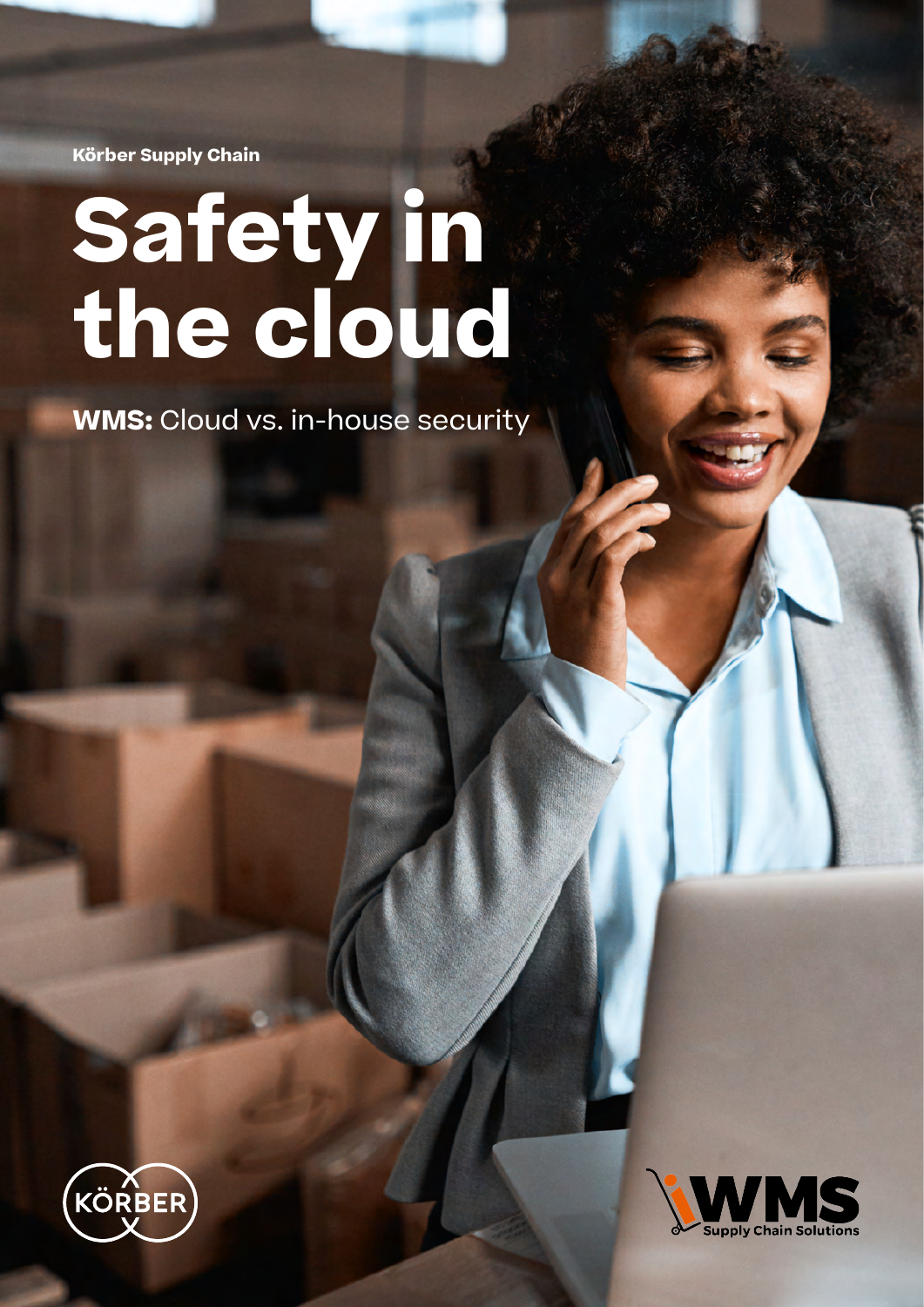Picture this: you are the director of operations for a busy retail warehouse. It's peak season, and although you and your team are just about meeting your targets and keeping the leadership team satisfied, the tiniest disruption could cause huge ramifications for the entire business.

One day you arrive at work to find there's been a huge problem. Overnight, there was an error on your server, which hosts your typically steadfast WMS platform. It was hacked and contains ransomware, but your in-house staff couldn't protect it correctly, and now the entire operation has ground to a halt. Your picking and packing process relies on that WMS working, which means you can't deliver until the problem is solved.

It's nobody's fault, and it will get fixed. But it will take time. A few shifts' worth, maybe more. Now, thousands of your customers will experience delays, and your SLA won't be hit.

Sadly, the best you can hope for in that situation is an understanding board and minimal disruptions with careful damage control. But, if you're proactive in preventing similar disruptions in the future, it could lead to a stronger, consistently reliable WMS, and more secure and efficient operations moving forward.

IT security has come a very long way in recent years, so far in fact that the problem detailed above is fast becoming a problem of the past. And it's all thanks to one thing: **the cloud**.

Of course, some warehouses still elect to have an in-house server. But is that enough to ensure your business' infrastructure remains secure and reliable?

**"Installing and running your software on-premises can be risky, especially if you don't have the resources to carry out a successful implementation. That's why so many warehousing organizations leverage our expertise."**

#### **Scott Brask**

Vice President of Cloud and Security Operations for Körber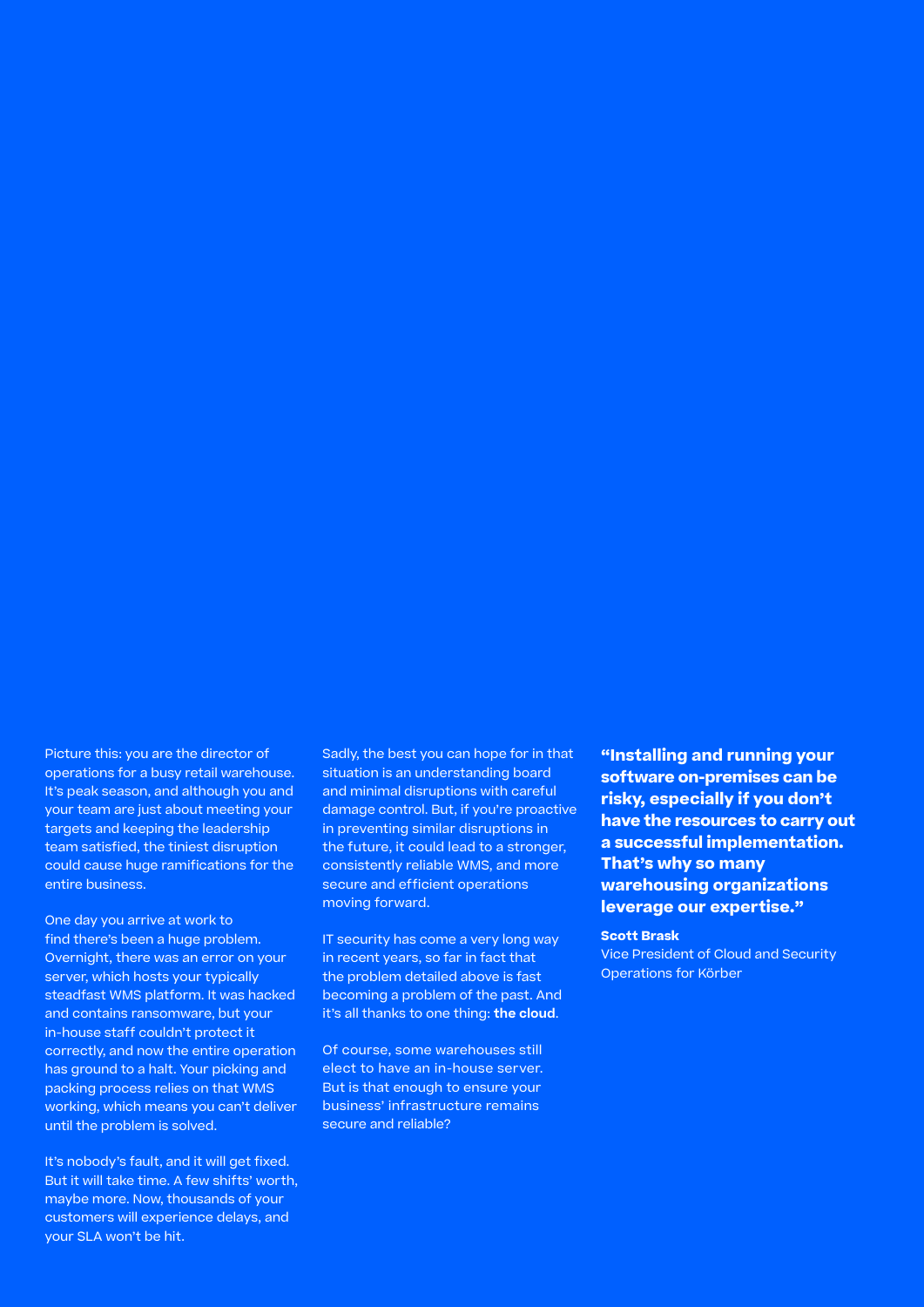# **The challenges of WMS security**

# **What is WMS security?**

A secure and reliable WMS is the lifeblood of a healthy warehouse operation, much like the supply chain is the lifeblood of a healthy business. A well-secured system will ultimately protect your operations, and your business, from downtime. Without this security, a breach or a simple failure to correctly update could have a major impact on your productivity, and possibly your organization's reputation.

# **The biggest challenges**

# **Compliance**

Regulatory compliance is an ongoing challenge for modern warehouses, and their wider organizations. Not only does your software need to be deployed correctly, and do what you need it to do, it must also guarantee the relevant compliance.

# **Example: North America**

Publicly-trading companies listed in the stock exchange must comply with the Sarbanes-Oxley Act, which protects the public from fraudulent or flawed corporate practices. IT teams must produce the data for an accurate SOX report, allowing for operational certainty and consistency and good practice.

# **Safeguarding**

Cybercrime comes in many forms, and is now one the biggest threats to businesses. IT teams will spend huge amounts of their time fending off attacks – but even the most robust and welltrained teams can't stop everything.

Cyber criminals are constantly adapting. You must make sure your system is secure, up to date and encrypted. This will protect your business from the possibility of an attack getting past your team, causing a breach of data security, and potential downtime.



# **User authentication**

One-size-fits-all access is an outdated and dangerous business practice. Defining who and what has access to a complex system is essential for the smooth, and safe, running of any organization. To be effective, it must contain multi-level authentication, various levels of control and ultimately be user-friendly.

# **Business continuity**

Managing and maintaining digital infrastructure is a complex task which poses many challenges. These can distract a company from its core operations, including distribution and other supply chain practices, which are essential for revenue. When these distractions happen, as is common with "owned" in-house systems, revenue suffers.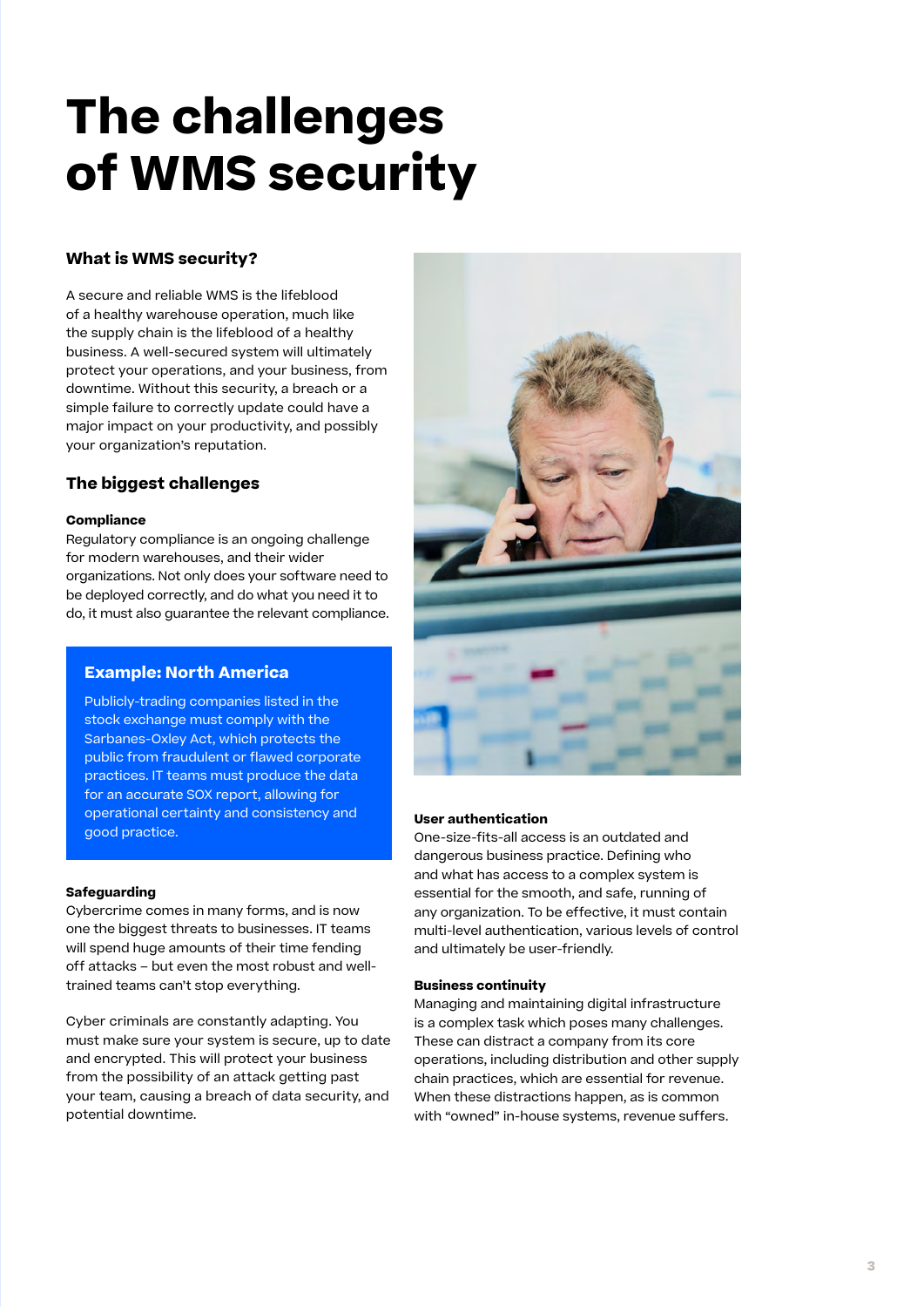# **In-house vs. cloud-based servers**

A server is a computer, or device, on a network. It is where an organization hosts its digital infrastructure, such as applications, file sharing, email and other software platforms – including the WMS.

#### **In-house**

An in-house server physically sits within the business premises itself, or within the wider organizational network. As it belongs to you, it is tailored entirely to your business' needs.

#### **Cloud-based**

A cloud server, or a virtual server, is built, hosted and delivered via the internet. This means it can be accessed remotely, with all data backed up within it.

## **Key differences**

# **At a glance**

- Automatic data backup and recovery
- No costly physical updates required (all virtual)
- Modern as standard
- Secure as standard
- Competitive as standard
- Some have external support available

Updating the key components (including host systems, routers and switches) on an in-house server is a necessary but costly measure, with a level of ROI that must be satisfied. A cloud-based system doesn't need these physical updates, which means it's modern, secure and competitive as standard, without additional investment.

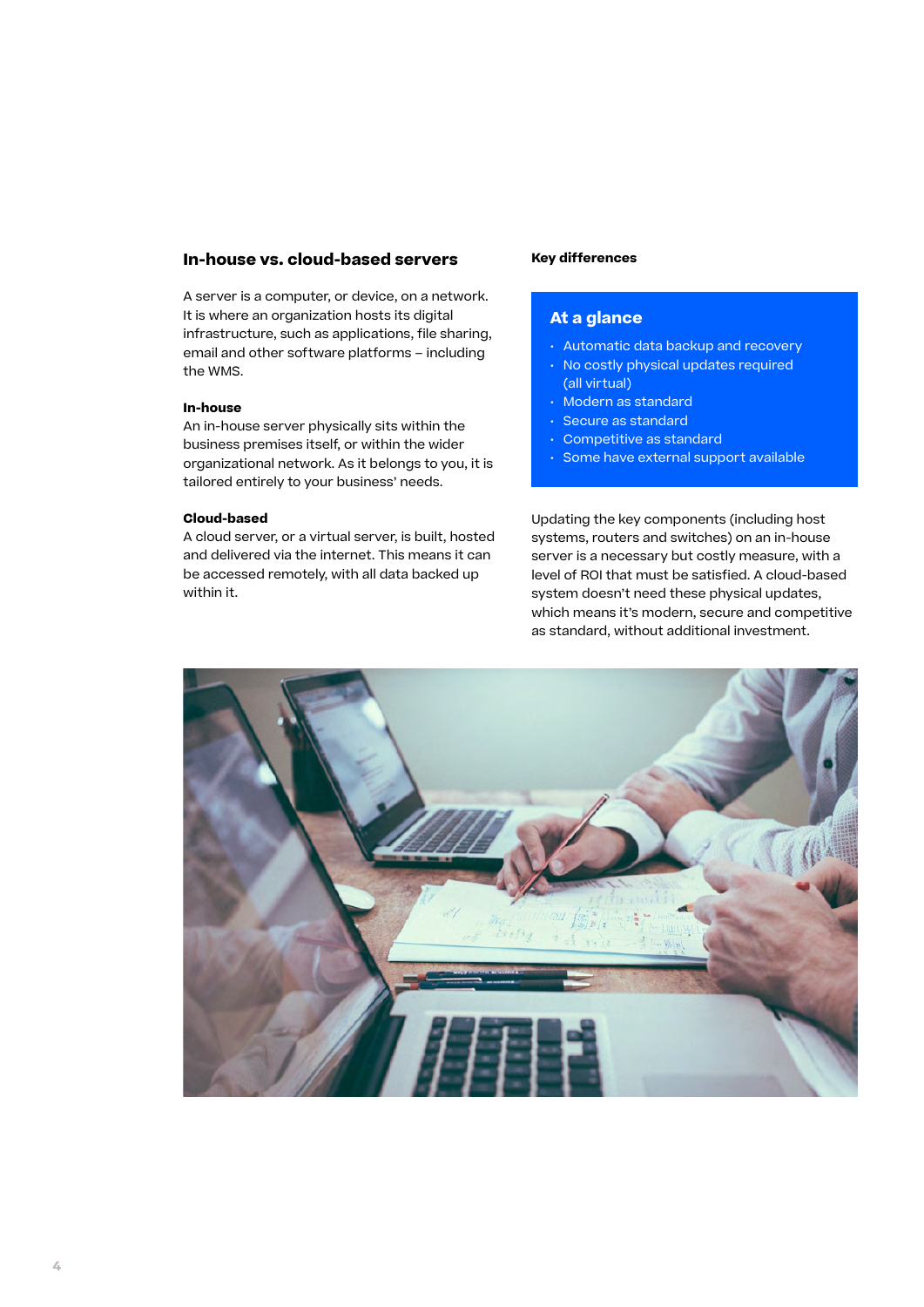# **The solution**

# **The Körber cloud-based WMS**

Körber's cloud WMS contains built-in business protection with comprehensive backup capabilities. This means that in the event of a system failure or another catastrophic event, the cloud will have backups of your data and systems ready for fast recovery.

But that's not all. It also provides a solution to the biggest security challenges faced by any IT team.

# **Answering the challenges**

# **Compliance**

In a world of increasing regulations, a cloud-based WMS could produce compliance papers, including detail on what is covered and reported on IT security.

# **Example: North America**

The Körber cloud-based WMS automatically produces the organization's SOC report, so it's compliant with the Sarbanes-Oxley Act.

# **Safeguarding**

A cloud-based solution is built exclusively to safeguard your supply chain operations, minimizing any loss of profit, through encryption and additional security features. The fact that it's spread out across all sites adds to this high level of overall security, significantly reducing the chance of outages or cyber security incidents.

# **User authentication**

A cloud WMS can integrate with IDPs (identity providers) using SAML-based (Security Assertion Markup Language) enabling the ability to use multi-factor authentications. This puts the power of who has access to what, and when, firmly in your hands, increasing your overall level of security.



# **Business continuity**

Distractions are a huge drain on productivity. The cloud takes many of those distractions away, which reduces downtime and maximizes yield across your warehouse.

**"With cloud solutions, people in your business aren't spending time worrying about your IT infrastructure, security and compliance. That time is much better spent optimizing operations and generating more productivity within the warehouse."**

# **Scott Brask**

Vice President of Cloud and Security Operations for Körber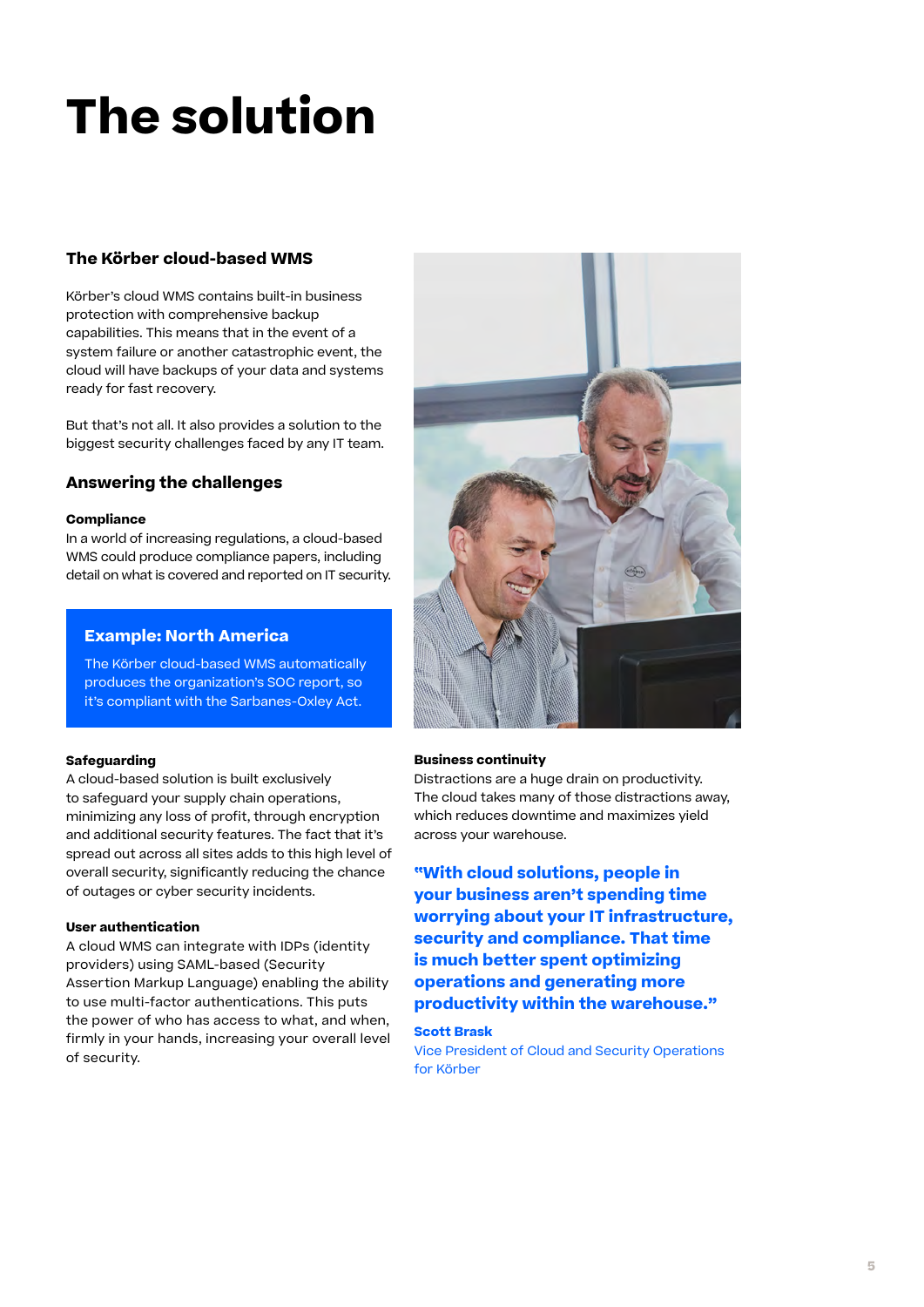# **The future of WMS security**

It's clear that technology is driving the future of the supply chain, with the WMS at the forefront. As new technologies are rolled out, it's important to have a system which can address new and evolving cyber security concerns, and seamlessly integrate with new technology as it appears on the market.

Businesses which fail to do this could see significant impacts in terms of productivity, revenue, customer satisfaction and reputation. Having a partner in tech that can rapidly address and respond to all of these things before they happen means your WMS, and your business, is automatically future-proofed.

#### **Cloud-first**

Körber embraced the cloud for WMS years before anyone else. Analysts predicted that 50% of all WMS sold would be in the cloud by 2020. We were well ahead of this curve, with 60% of our new systems set up in the cloud by 2018 and many existing clients migrating to the cloud.

#### **Cloud team**

A cloud-based WMS, such as Körber's, benefits from external support as an extension of your own team. These are supply chain software experts who will keep your WMS running smoothly and securely in the background, while your internal IT team are allocated elsewhere. Our cloud team service includes:

- Seamless kickstart implementation
- 24/7 monitoring and alerts
- Assistance in meeting regulatory protocols and compliance
- Disaster recovery to improve business continuity plans

## **Supporting growth**

Our cloud solutions mean our partners can focus on their operations. As a result, many have grown from 20–30 warehouse operatives to 400–500.

### **Expertise**

We bring experts with a wealth of industry experience to the table. They are there to make sure our solutions are tailored exclusively to your business' needs.

**50%**

Analysts predicted that **50% of all WMS** sold would be in the cloud by 2020

**60%**

**60%** of Körber's new systems were **cloud-based** by 2018

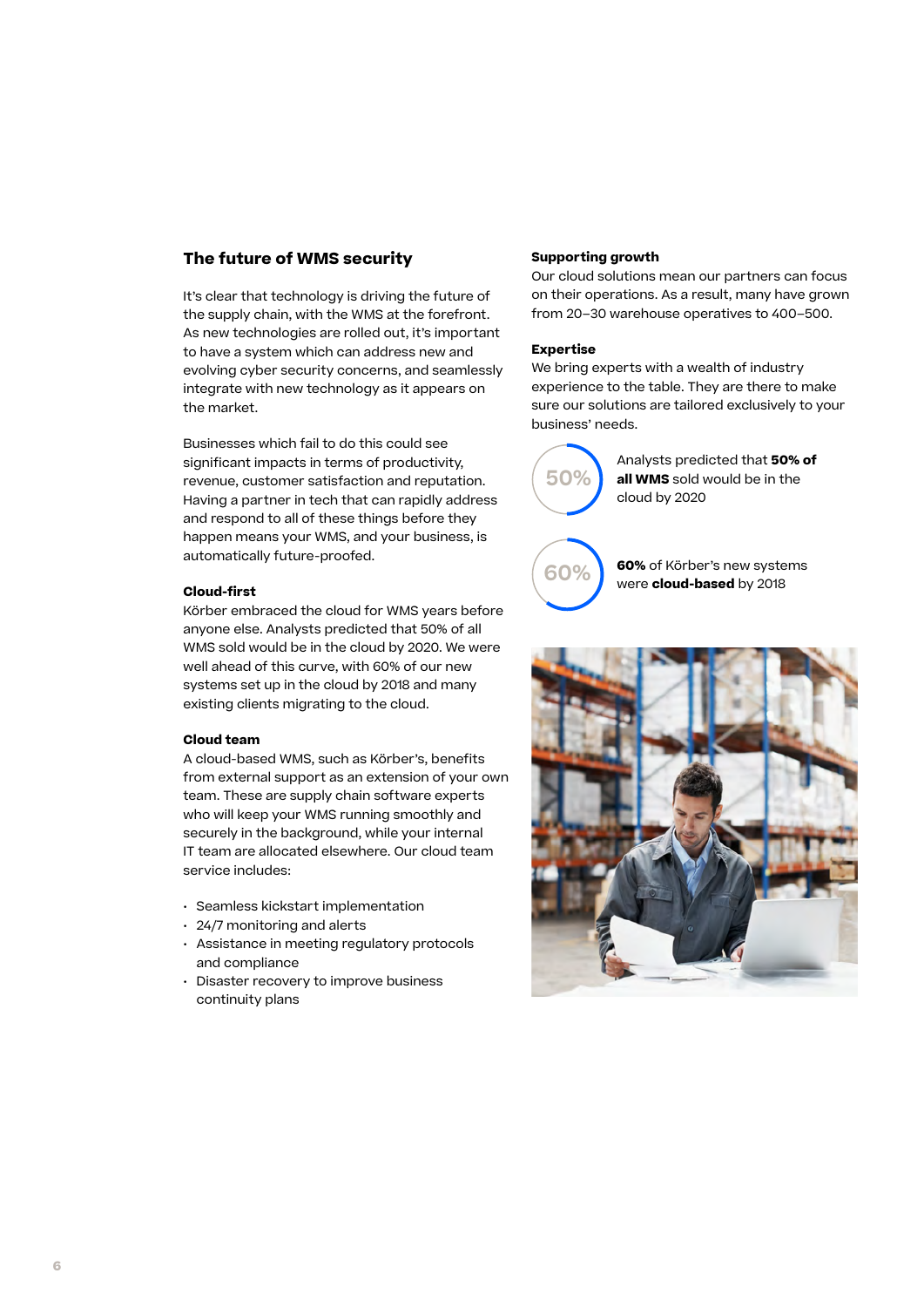# **Conclusion**

Is an in-house server secure enough to carry your business forward into the future? While it may seem like a practical choice on the surface, it does come with inherent risks and responsibilities that a cloud-based one will mitigate as standard. The technology has come a long way, but these advances are reliant on the cloud to be completely modern, secure and competitive.

Körber can swiftly provide the solution to any distribution or supply chain need, including every challenge presented by IT security. We can even adapt to and solve issues, before they arise.

You will no longer fear coming into work to find out operations have halted entirely because of a minor server error, or breach. A cloud-based WMS means experts automatically maintaining your digital infrastructure so you can focus entirely on keeping operations, and revenue, moving.

**The cloud truly is the safest place for your WMS to be. Could your business benefit from a secure and future-proofed WMS?** To get started contact Körber Cloud or visit:

**[koerber-supplychain.com/supply-chain](http://koerber-supplychain.com/supply-chain-solutions/supply-chain-software/cloud-wms)[solutions/supply-chain-software/cloud-wms](http://koerber-supplychain.com/supply-chain-solutions/supply-chain-software/cloud-wms)**